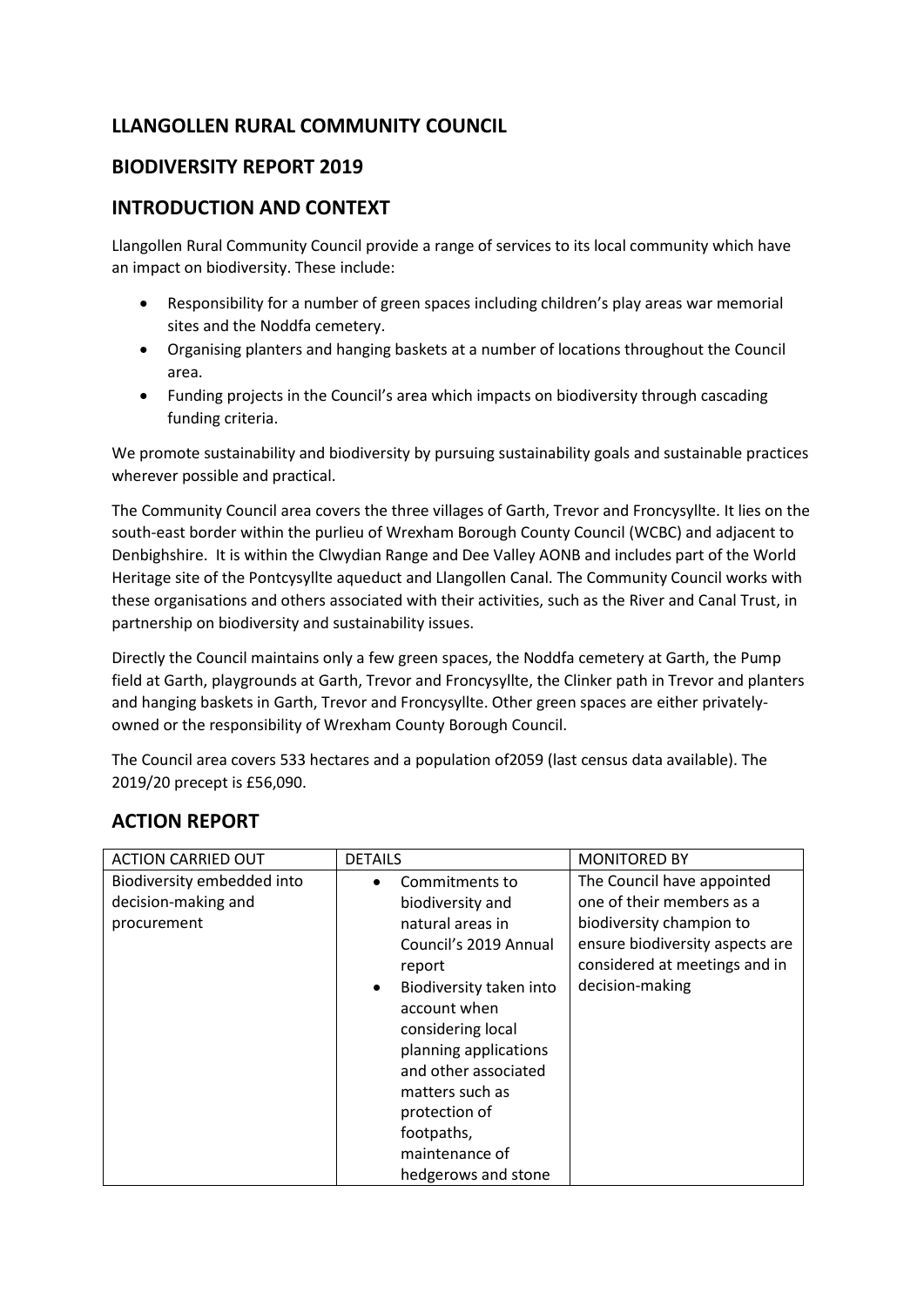|                                                       | walls, access to green<br>spaces and other<br>neighbourhood service<br>matters.<br>In consultation with<br>٠<br>Wrexham Borough<br>County Council and<br>AONB on developing<br>adaptation and<br>mitigation responses<br>to the impacts of<br>climate change.                                                                                                                                                                                                                           | On-going consultation with<br>WCBC and AONB on these<br>aspects                                                                                                                                                                                                                    |
|-------------------------------------------------------|-----------------------------------------------------------------------------------------------------------------------------------------------------------------------------------------------------------------------------------------------------------------------------------------------------------------------------------------------------------------------------------------------------------------------------------------------------------------------------------------|------------------------------------------------------------------------------------------------------------------------------------------------------------------------------------------------------------------------------------------------------------------------------------|
| Raise awareness of<br>biodiversity and its importance | Regular articles in<br>$\bullet$<br>quarterly community<br>news on local wildlife<br>and bird species in the<br>area                                                                                                                                                                                                                                                                                                                                                                    | Feedback from local residents<br>and local residents involved in<br>monitoring wildlife maintain<br>environment and monitoring<br>habitats and writing articles<br>for community news                                                                                              |
|                                                       | December 2019<br>newsletter article on<br>Lottery funded<br>Heritage project Our<br>Picturesque landscape<br>activities.                                                                                                                                                                                                                                                                                                                                                                | <b>Residents feedback</b>                                                                                                                                                                                                                                                          |
|                                                       | Worked in partnership<br>with AONB and<br>Heritage Lottery-<br>funded Our<br>Picturesque Landscape<br>to reconstruct clinker<br>path from Garth and<br><b>Trevor Community</b><br>Centre to Llangollen<br>canal, ensuring<br>biodiversity aspects<br>were safeguarded,<br>over 100 new trees<br>planted and<br>volunteers from local<br>community groups<br>(including scouts and<br>schools) involved in<br>delivering the project<br>Working with partners<br>to tackle the spread of | Numbers who took part in the<br>activity<br>Feedback from local residents<br>Monitoring also provided to<br>Community Council through<br><b>AONB funding sources</b><br>Project nominated for<br>Wrexham Area Civic Award<br>2019<br>Survey undertaken by<br>Picturesque Landscape |
|                                                       | non-native invasive<br>species (Japanese<br>Knotweed and<br>Himalayan Balsam) in                                                                                                                                                                                                                                                                                                                                                                                                        | Heritage Lottery funded<br>project identifying problem<br>and issues associated with<br>woodland by aqueduct.                                                                                                                                                                      |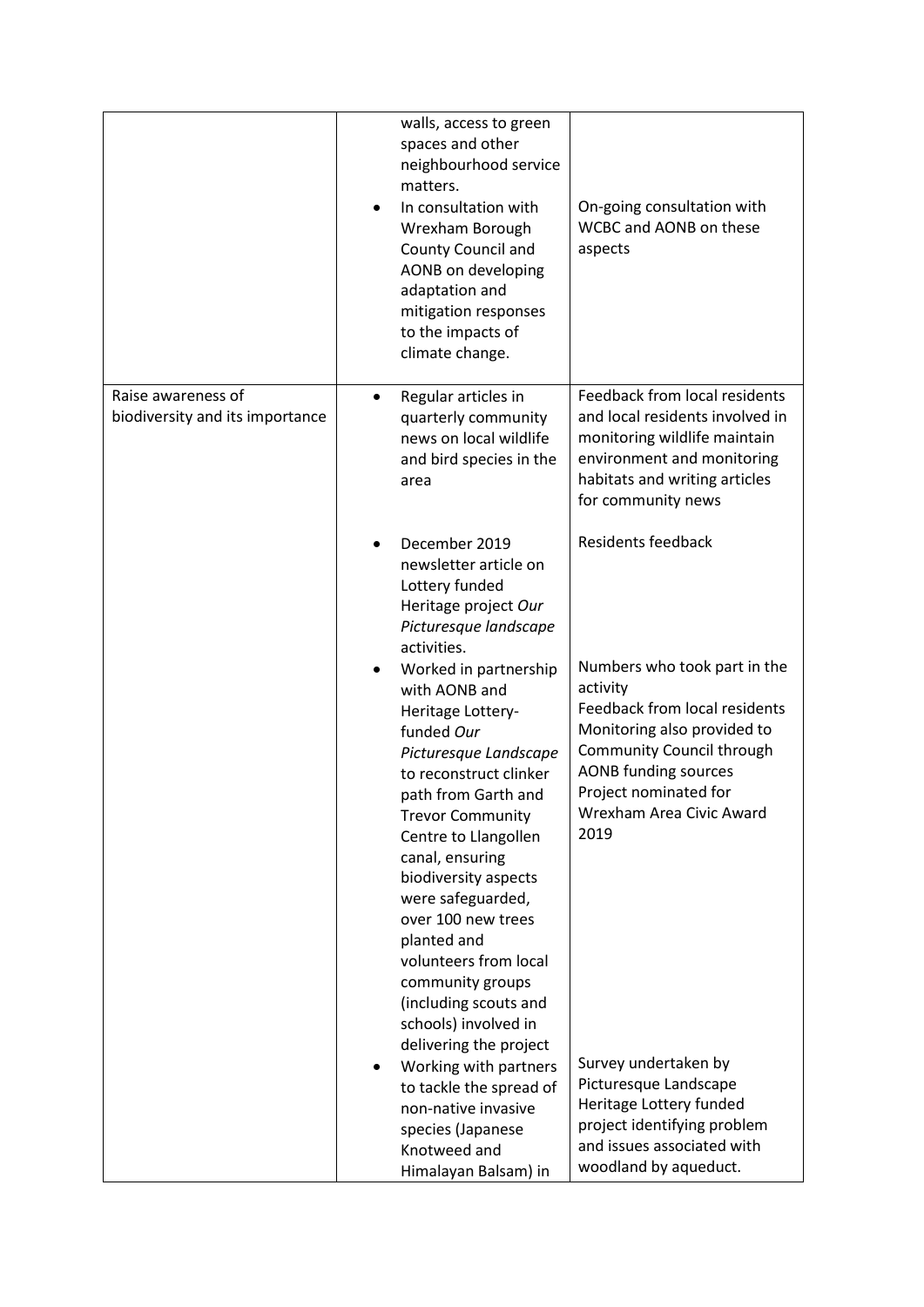|                                  | Dee Valley                                           |                                                                |
|----------------------------------|------------------------------------------------------|----------------------------------------------------------------|
|                                  | Improved green                                       | <b>Residents feedback</b>                                      |
|                                  | pathways through                                     |                                                                |
|                                  | wooded area between                                  |                                                                |
|                                  | <b>Trevor Station and</b>                            | Number of residents who                                        |
|                                  | <b>Trevor Old Post Office</b>                        | participate                                                    |
|                                  | Run annual                                           |                                                                |
|                                  | picturesque gardens                                  |                                                                |
|                                  | competition for Garth,                               | Hits to site                                                   |
|                                  | Trevor and                                           |                                                                |
|                                  | Froncysyllte<br>Posted details of                    |                                                                |
|                                  | actions taken on                                     |                                                                |
|                                  | <b>Community Council</b>                             | May 2019                                                       |
|                                  | website.                                             |                                                                |
|                                  | Presentation to                                      |                                                                |
|                                  | Community Council on                                 |                                                                |
|                                  | Picturesque Landscape                                |                                                                |
|                                  | and AONB projects                                    |                                                                |
|                                  | within Community                                     | Clerk to arrange in 2020.                                      |
|                                  | Council area                                         |                                                                |
|                                  | Future presentation to                               |                                                                |
|                                  | Community Council on                                 |                                                                |
|                                  | <b>AONB Dark nights</b>                              |                                                                |
|                                  | initiative to minimise                               |                                                                |
|                                  | <b>Light Pollution</b>                               |                                                                |
| Safeguard principal species      | Working in partnership<br>$\bullet$                  | Consultation and on-going                                      |
| and habitats                     | with local landowners                                | discussions with WCBC, ANOB                                    |
|                                  | and Wrexham                                          | on SACs, SPAs, SSSIs, protected<br>wetlands and local wildlife |
|                                  | <b>Borough County</b><br><b>Council Biodiversity</b> | sites at Ty Mawr, Tan-y-cut                                    |
|                                  | Officer to identify                                  | woods and Froncysyllte                                         |
|                                  | principal species and                                | quarries that fall within the                                  |
|                                  | habitats within                                      | purlieu of the Community                                       |
|                                  | <b>Community Council</b>                             | Council                                                        |
|                                  | purlieu.                                             |                                                                |
|                                  |                                                      |                                                                |
| Restore and re-create habitats   | Working in partnership<br>$\bullet$                  | Number reported of habitats                                    |
| and resilient ecological         | with local landowners                                | and ecological networks                                        |
| networks                         | and Wrexham                                          | restored and recreated.                                        |
|                                  | <b>Borough County</b>                                |                                                                |
|                                  | <b>Council Biodiversity</b>                          |                                                                |
|                                  | Officer to identify                                  |                                                                |
|                                  | principal species and<br>habitats within             |                                                                |
|                                  |                                                      |                                                                |
|                                  | <b>Community Council</b><br>purlieu                  |                                                                |
|                                  |                                                      |                                                                |
| Tackle negative factors for e.g. | Secured Pump field,<br>$\bullet$                     | <b>Residents feedback</b>                                      |
| reduced pollution, use nature-   | Garth from                                           |                                                                |
| based solutions, address         | encroachment by cars                                 |                                                                |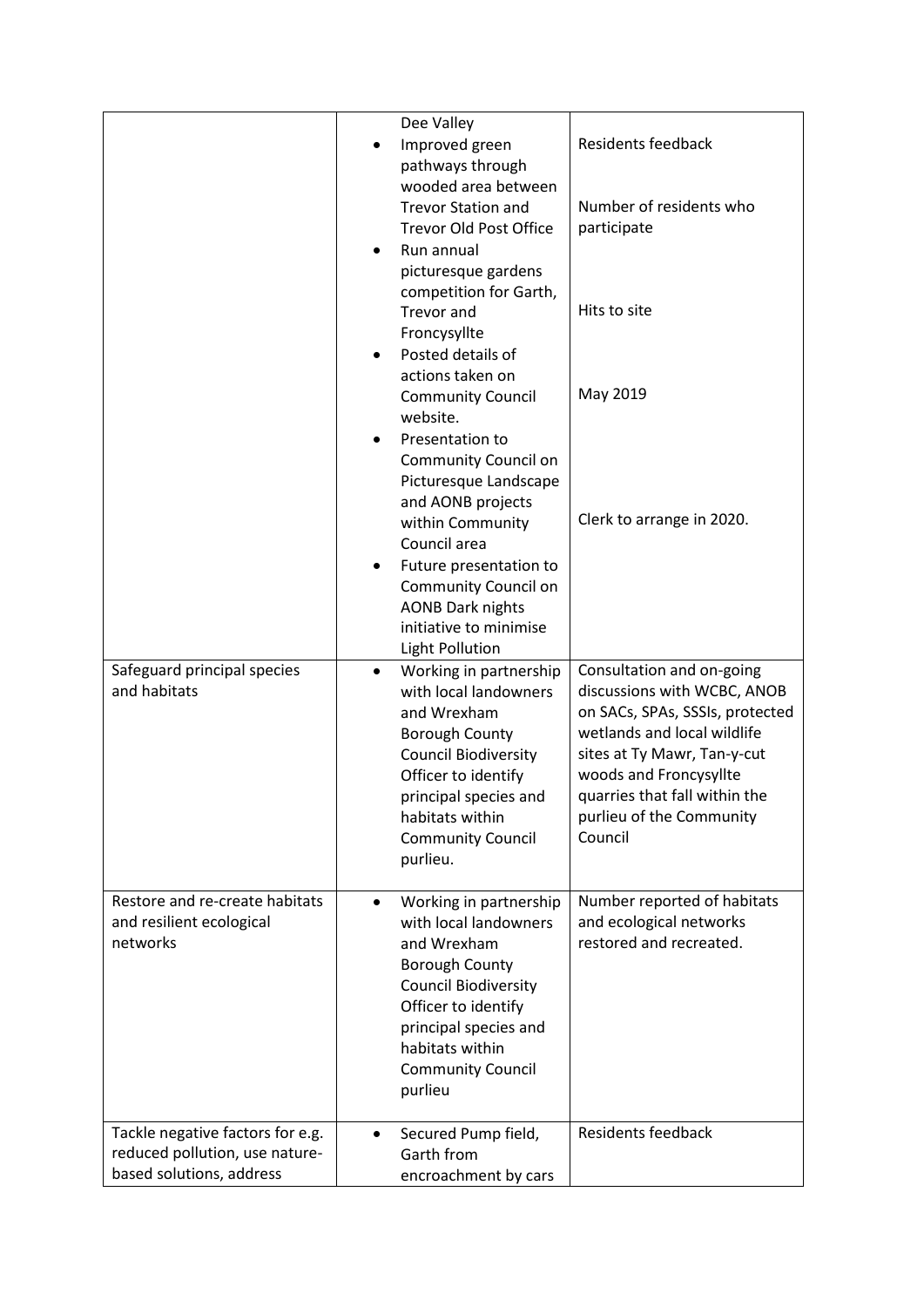| invasive species                                                              | to protect local<br>biodiversity and green<br>environment<br>Regular Litter picks by<br>local community<br>volunteers to remove<br>plastics and non-<br>compositable rubbish<br>and maintain tidy<br>environment<br>Guidance issued to<br>$\bullet$                        | Number of litter picks and<br>number of residents involved<br>reported to Community<br>Council regularly<br><b>Residents feedback</b>             |
|-------------------------------------------------------------------------------|----------------------------------------------------------------------------------------------------------------------------------------------------------------------------------------------------------------------------------------------------------------------------|---------------------------------------------------------------------------------------------------------------------------------------------------|
|                                                                               | local residents on the<br>use of garden bonfires<br>following incident<br>Future contracts for<br>٠<br><b>Community Council-</b><br>funded work to<br>include preference for<br>nature-based<br>solutions or<br>environmentally-<br>friendly solutions                     | Number of contracts awarded<br>taking account of biodiversity<br>will be monitored by<br><b>Community Council</b><br><b>Biodiversity champion</b> |
| <b>REVIEW OF DUTY</b>                                                         |                                                                                                                                                                                                                                                                            |                                                                                                                                                   |
| What has worked<br>well?                                                      | Clinker path project<br>very successful and<br>good community<br>involvement and<br>participation<br>Involvement of local<br>volunteers in<br>maintaining<br>environment and<br>monitoring local<br>habitats                                                               |                                                                                                                                                   |
| What have been the<br>barriers?<br>What will you change?                      | Lack of awareness of<br>biodiversity issues and<br>funding restraints<br>Improve local<br>٠<br>understanding of<br>biodiversity through<br>quarterly newsletter<br>and Community<br>Council website<br>Involve further local<br>people, schools and<br>other organisations | Review of arrangements at                                                                                                                         |
| How and when will the<br>S6 duty be monitored<br>and the S6 plan<br>reviewed? | The S6 duty to be<br>٠<br>monitored on an on-<br>going basis by the<br><b>Community Council's</b>                                                                                                                                                                          | <b>December Community Council</b><br>meeting                                                                                                      |